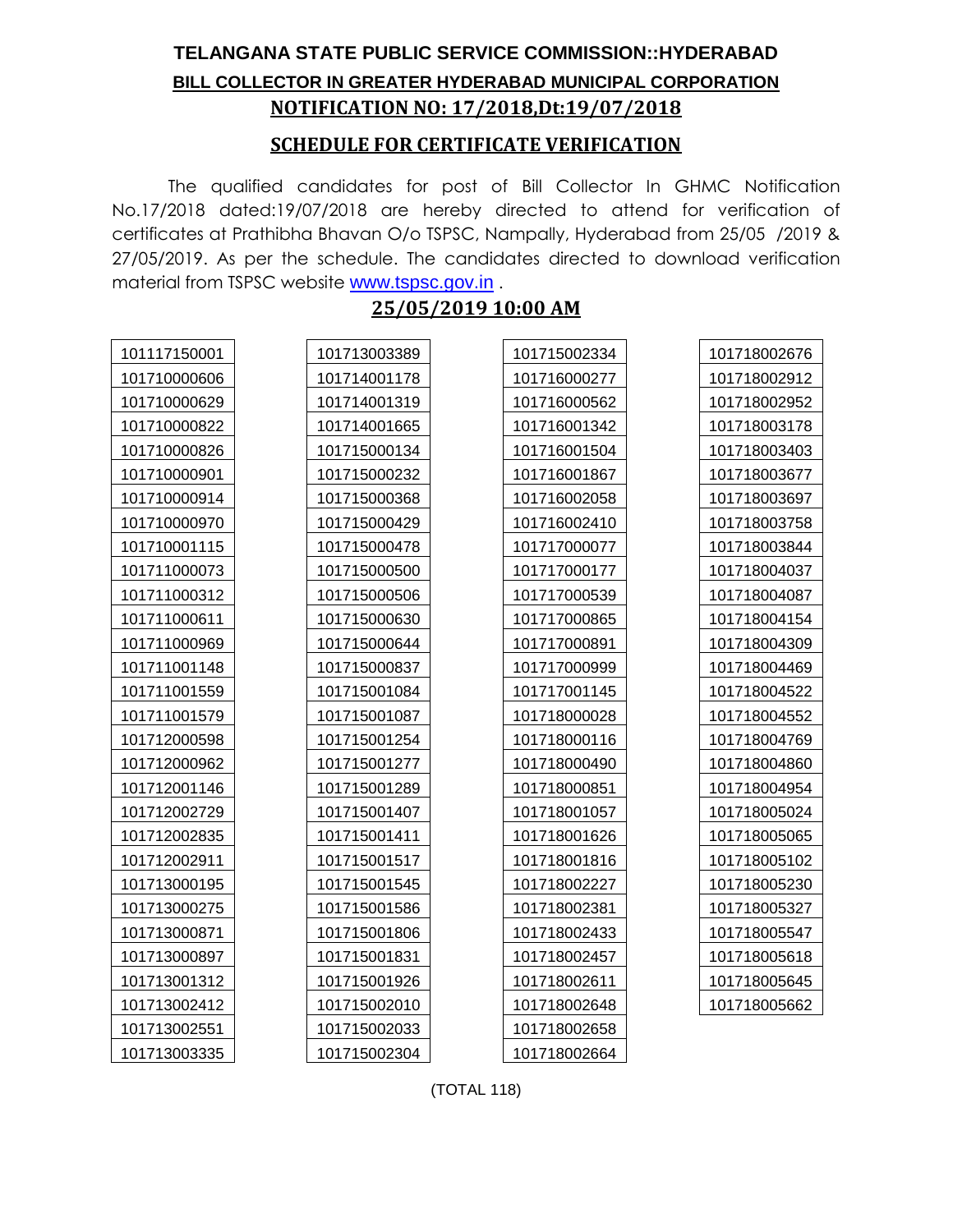### **25/05/2019 2:00 PM**

| 101718005737 | 101718008100 | 101718010411 | 101718013210 |
|--------------|--------------|--------------|--------------|
| 101718005817 | 101718008113 | 101718010530 | 101718013242 |
| 101718005964 | 101718008264 | 101718010561 | 101718013248 |
| 101718005966 | 101718008318 | 101718010613 | 101718013724 |
| 101718005977 | 101718008389 | 101718010729 | 101718013729 |
| 101718006049 | 101718008639 | 101718010827 | 101718013807 |
| 101718006095 | 101718008755 | 101718011089 | 101718013921 |
| 101718006223 | 101718008766 | 101718011138 | 101718013994 |
| 101718006355 | 101718008940 | 101718011148 | 101718014163 |
| 101718006357 | 101718008960 | 101718011224 | 101718014172 |
| 101718006375 | 101718009047 | 101718011275 | 101718014184 |
| 101718006416 | 101718009102 | 101718011369 | 101718014248 |
| 101718006675 | 101718009129 | 101718011591 | 101718014258 |
| 101718006797 | 101718009220 | 101718012075 | 101718014286 |
| 101718006798 | 101718009493 | 101718012187 | 101718014538 |
| 101718006851 | 101718009524 | 101718012210 | 101718014540 |
| 101718007012 | 101718009601 | 101718012217 | 101718014621 |
| 101718007119 | 101718009629 | 101718012273 | 101718014693 |
| 101718007283 | 101718009645 | 101718012284 | 101718014742 |
| 101718007373 | 101718009725 | 101718012585 | 101718014850 |
| 101718007425 | 101718009962 | 101718012652 | 101718014900 |
| 101718007488 | 101718009979 | 101718012805 | 101718014906 |
| 101718007521 | 101718009984 | 101718012857 | 101718015051 |
| 101718007586 | 101718010055 | 101718012877 | 101718015088 |
| 101718007685 | 101718010061 | 101718012900 | 101718015094 |
| 101718007774 | 101718010118 | 101718012934 | 101718015109 |
| 101718007958 | 101718010216 | 101718012988 | 101718015141 |
| 101718007967 | 101718010297 | 101718013025 | 101718015208 |
| 101718008019 | 101718010332 | 101718013053 |              |
| 101718008029 | 101718010395 | 101718013176 |              |

(TOTAL 118)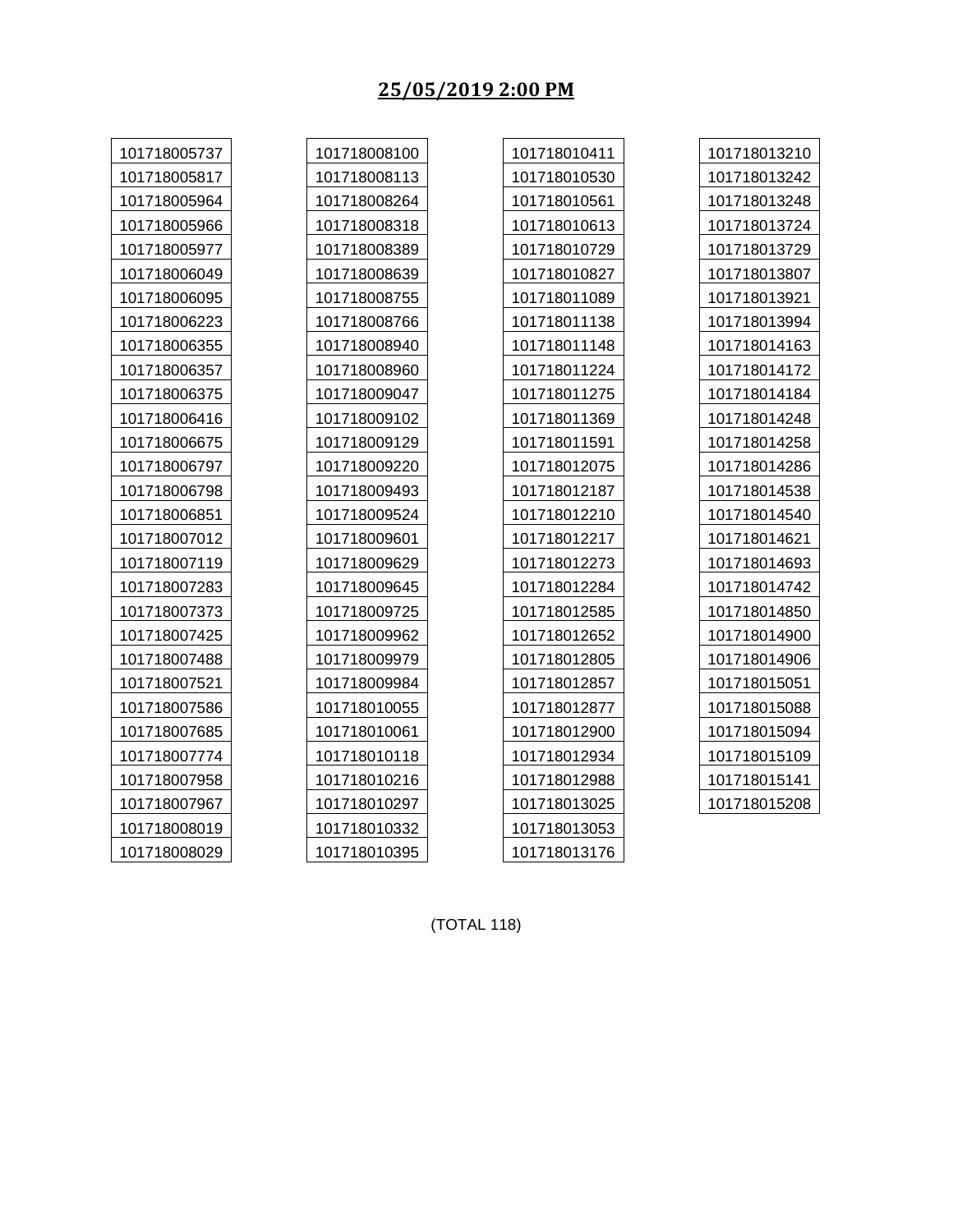# **27/05/2019 10:00 AM**

| 101718015220 | 101718190060 | 101719000083 | 101719002372 |
|--------------|--------------|--------------|--------------|
| 101718015382 | 101718190183 | 101719000212 | 101719002377 |
| 101718015392 | 101718190194 | 101719000349 | 101719002415 |
| 101718015455 | 101718190310 | 101719000539 | 101719002418 |
| 101718015542 | 101718190325 | 101719000542 | 101719002579 |
| 101718015652 | 101718190676 | 101719000547 | 101719002787 |
| 101718015894 | 101718190677 | 101719000557 | 101719002794 |
| 101718015907 | 101718190703 | 101719000684 | 101719003089 |
| 101718016159 | 101718190769 | 101719000711 | 101719003134 |
| 101718016181 | 101718190907 | 101719000763 | 101719003171 |
| 101718016184 | 101718190975 | 101719000849 | 101719003247 |
| 101718180708 | 101718190996 | 101719000893 | 101719003285 |
| 101718181148 | 101718191048 | 101719000910 | 101719003296 |
| 101718181213 | 101718191149 | 101719000912 | 101719003315 |
| 101718181236 | 101718191163 | 101719000917 | 101719003321 |
| 101718181740 | 101718191262 | 101719001053 | 101719003443 |
| 101718181755 | 101718191319 | 101719001132 | 101719003482 |
| 101718181774 | 101718191412 | 101719001169 | 101719003498 |
| 101718182013 | 101718191441 | 101719001195 | 101719003609 |
| 101718182203 | 101718191456 | 101719001385 | 101719003626 |
| 101718182461 | 101718191473 | 101719001679 | 101719003688 |
| 101718182614 | 101718191493 | 101719001860 | 101719003717 |
| 101718182679 | 101718191645 | 101719001871 | 101719003808 |
| 101718182773 | 101718191740 | 101719001896 | 101719003981 |
| 101718182785 | 101718191796 | 101719001950 | 101719003989 |
| 101718182807 | 101718191888 | 101719002026 | 101719004059 |
| 101718182962 | 101718191951 | 101719002103 | 101719004067 |
| 101718182964 | 101718192052 | 101719002108 | 101719004123 |
| 101718183159 | 101718192104 | 101719002231 |              |
| 101718183301 | 101718192150 | 101719002297 |              |

(TOTAL 118)